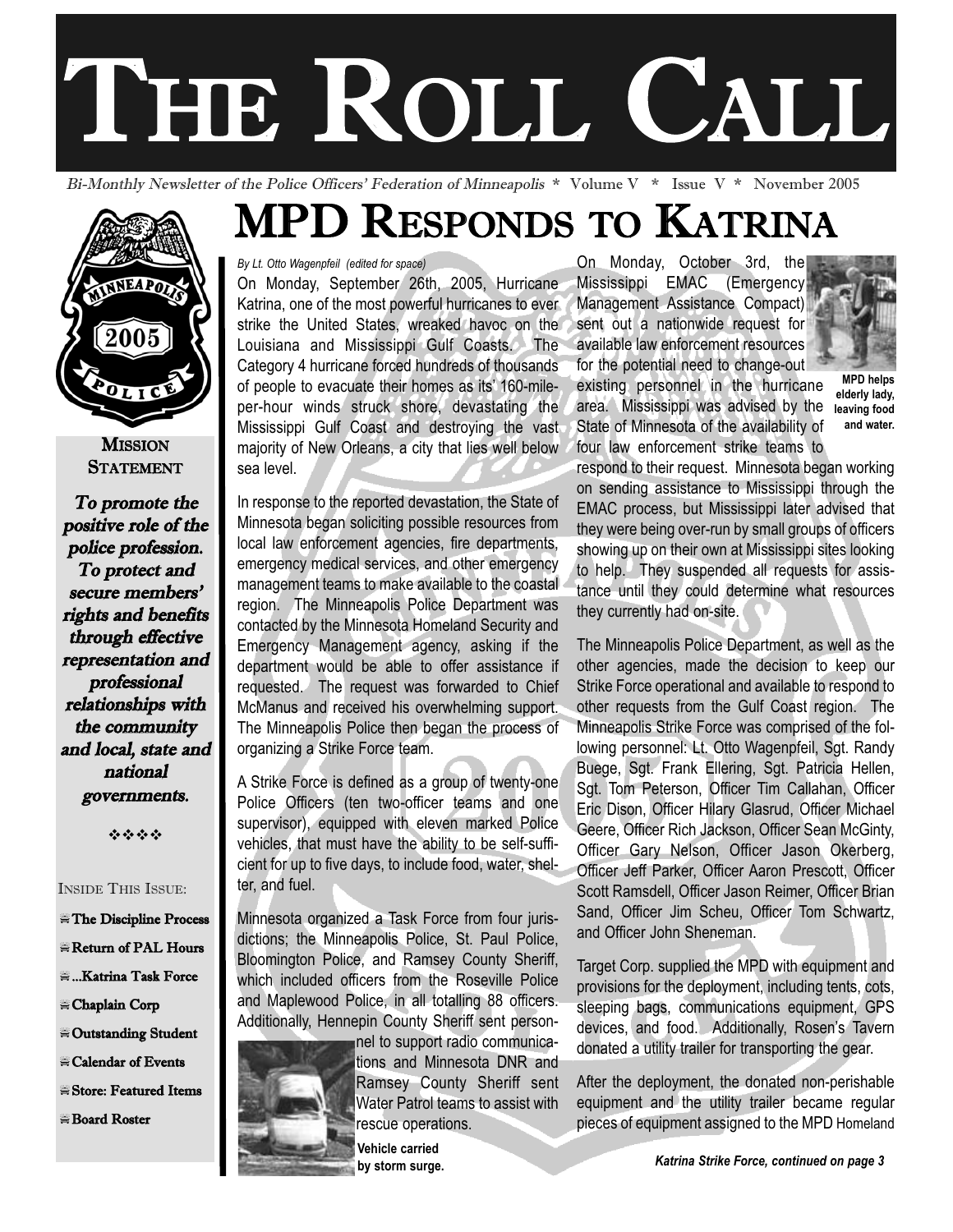## THE DISCIPLINE PROCESS



#### **2nd in a series** *By Bob Kroll*

After all statements are taken in the Internal Affairs and Civilian Review process, and the investigation is complete, you may find yourself subject to attending a disciplinary panel hearing.

First for clarification, let's separate the Civilian Review hearing from a MPD hearing. In CRA investigations you may be requested to attend a panel hearing. This is much different than an actual department hearing. You are not required to attend a CRA panel hearing, but if you choose to, you will be accompanied by Federation attorney, Ann Walther. If you receive notification to attend a CRA panel hearing, email Ann at awalther@ricemichels.com and notify her of the date and time of your hearing, CRA case number, and your contact information. During a CRA panel hearing you have an opportunity to answer questions in front of a CRA panel. You are not required to answer anything and in most cases, you should not. CRA panel hearings should be discussed with Ann Walther on a case by case basis. After CRA panels are completed, all cases from CRA are forwarded to the MPD Professional Standards Division and the process for CRA and IAD cases becomes the same.

When investigations are complete, cases are assigned to a panel of three for review. The department has four different levels of severity for discipline and the rank of the panel members is determined by the severity level of the violation. The levels are –

**A violation** – verbal or written reprimand with one year reckoning period;

**B violation** – ranging from training to maximum of forty hour suspension, three year reckoning period;

**C violation** – ranging from training to a maximum of eighty hour suspension, five year reckoning period;

**D violation** – ranging from training to termination, permanent record.

Keep in mind that the discipline process is being revised continually, but this is the most current status.

When you receive notification to attend a disciplinary panel hearing through the department, you should contact a Federation representative at 788-8444 or by email. You should also call Internal Affairs at 673-3074 and request a copy of your case. Both of these steps should be taken immediately and your representative will pick up your complete case file from Internal Affairs and make

#### **MESSAGE FROM PRESIDENT SGT. JOHN DELMONICO**

The Roll Call is giving President Delmonico a break this month.



a copy for you. You should read the entire case file and meet with your Federation representative well in advance of your hearing. Your representative will discuss what should be said by you and the rep at the hearing.

The A and B violation cases are very minor and are held at the officer's work assignment. A Federation rep is not needed for A level cases. These cases are generally held with a panel consisting of two sergeants and a lieutenant for patrol officers. With B violations, the panel is generally two lieutenants and an Inspector. For the C and D levels, the panels will consist of Inspectors and Deputy Chiefs and are usually held in the Chief's conference room in City Hall.

During the hearing, the panel will state their findings, and give the employee and the representative an opportunity to speak. Your representative will have briefed you about what should be said prior to the hearing. This is your opportunity to have the panel consider anything you have to add prior to making a recommendation for discipline. After you have told the panel anything you would like them to consider, you will take a recess and the panel will privately discuss the case. The panel will reconvene and inform the employee of their recommended discipline. This concludes the hearing and the panel forwards their recommendation to the chief of police.

The chief will review the panel's recommendations and either increase, reduce, or concur with the panel's findings and draft a letter of the actual finding of discipline. This letter will be passed down the chain of command and provided to the officer in person at the officer's work assignment. In cases of severe discipline, the officer may be on home assignment and will be called in to the chief's office to receive this final discipline. At that point the officer should again contact their Federation representative and advise them of any discipline that was imposed. The involved officer should do this immediately because the Federation has twenty days to appeal/grieve the discipline. My next article will explain the grievance process.

## PAL HOURS SLATED TO RETURN

by Sgt. Jim Novak

Some time ago, the Chief approved the return of "PAL Hours," which compensate MPD employees hour-for-hour for the time they spend volunteering with the Police Activities League (PAL). There is a cap of 50 hours. The new policy has been written and approved by the Administration. PAL



is awaiting implementation of the new timekeeping system, called Workforce Director. Tracking "PAL Hours" is built into the new program.

Lt. Jeff Rugel, who is taking the place of retiring Lt. Jody Nelson as director of technology services, has assured me that the system should be rolled out by the end of the year - there a few units testing it now. In the meantime, the PAL staff wishes to thank all of you who have continued to volunteer and support the program in so many ways. Your help is invaluable. **Page 2**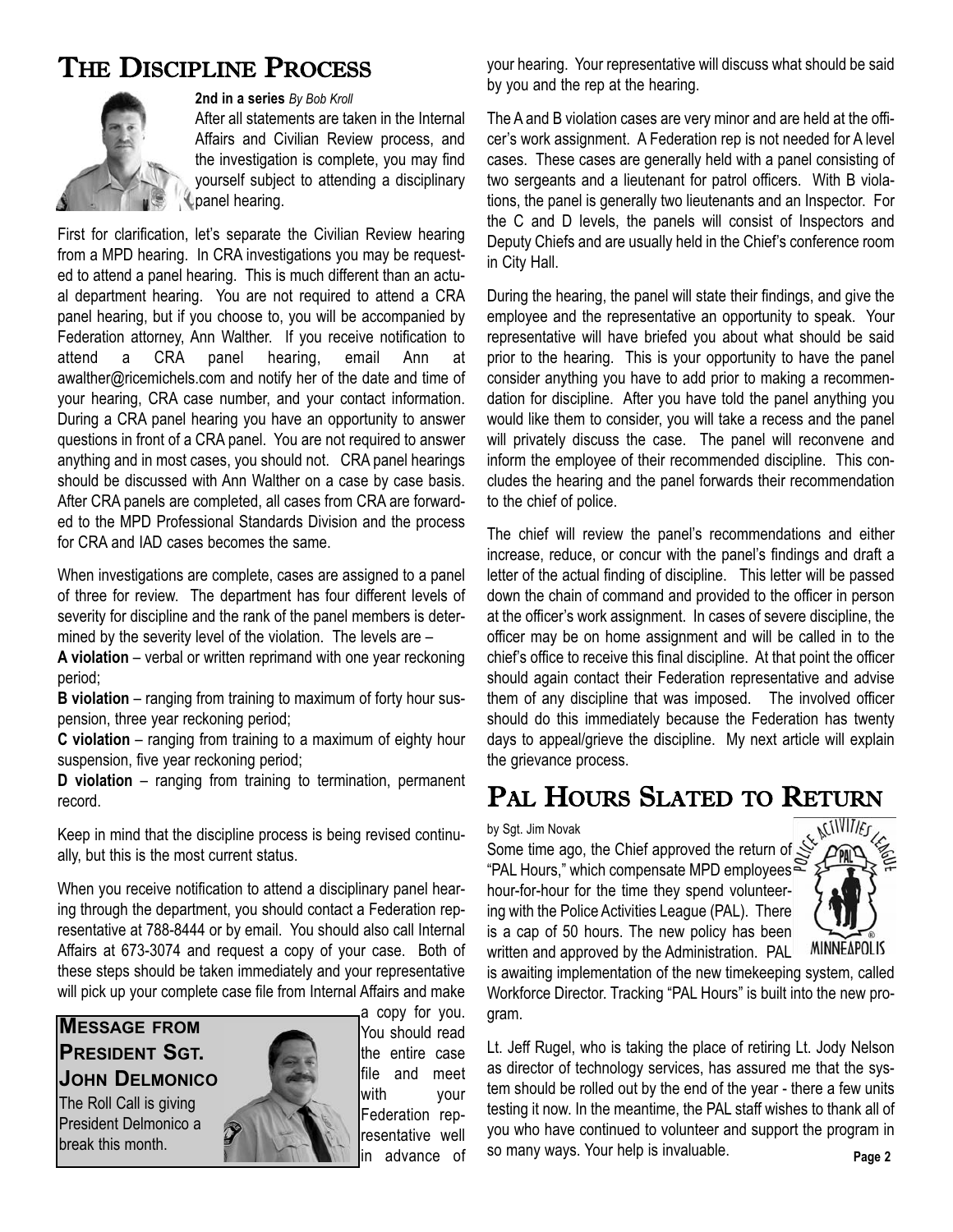#### *Katrina Strike Force, continued from page 1*

Security and Emergency Preparedness Unit, which will allow the Minneapolis Police to continue providing this type of assistance to other cities and agencies, should the need arise again.

During the week of September 5th, Minnesota received an EMAC request from the New Orleans Police Department for law enforcement assistance. On Wednesday, September 14th, the Minnesota Katrina Joint Task Force left Minnesota to help police New Orleans in the aftermath of Hurricane Katrina.

The Task Force reported for duty in New Orleans on Friday, September 16th and was assigned to support the New Orleans Police Department Special Operations Division – Tactical Unit, doing directed patrols and tactical support in some of the areas more heavily affected by the hurricane.

Upon arrival, Minneapolis set up logistics and housing in the Paul B. Habans Elementary School playground in the Algiers section of New Orleans. The temperature was in the high 90's, with a heat index of 115 degrees and very humid, but everyone worked as a team to get set up so that the Strike Force could function and start patrols. That night, a storm came into the area from Lake Pontchartrain, threatening with 2 additional inches of rain and severe lightning. The New Orleans Police made space in the school for our team and St. Paul's Strike Force to get shelter from the storm. The two Strike Forces stayed in the compound throughout the deployment, while the Bloomington and Ramsey County Strike Forces housed in travel trailers that they brought down with them.

Our first week of assignment had Minneapolis and St. Paul working the night shift. We teamed one NOPD squad with one each from Minneapolis and St. Paul, working 1800-0600 hours as our primary assignment, then on stand-by for second out on any additional tactical call-outs from 0600-1800 hours.

The squads initially patrolled in "packs", saturating primarily the Second and Sixth Districts, until we could get into the more heavily flooded Third and Seventh Districts of the city. Our primary responsibility was watching for looters. We did some patrols using Nightvision in areas where the power-grid had not been restored, which was most of the East Bank of New Orleans for the first week. A primary hazard was roaming packs of dogs, many pitbulls, who had become aggressive enough to attack citizens and chase vehicles. Over the weeks, we made pedestrian and traffic stops on suspicious persons and vehicles. Additionally, during the deployment, we had two tactical rolls. One was when a man



armed with a shotgun fired at a neighbor. That incident was resolved with the suspect apprehended and no injuries. The second, at a Winn Dixie grocery store where suspects had fired on a passing NOPD squad car. That incident ended with St. Paul SWAT clearing the building and finding no one.



As we patrolled New Orleans, the devastation was almost indescribable. It looked like a cross between the aftermath of an atomic bomb detonation and scenes from a Mad Max movie. Oak trees that were hundreds of years old lay all over the streets and on struc-

tures. Buildings collapsed from both the winds and flooding. Cars were tossed around from the flood waters. In many areas, cars were stacked on top of each other. Debris littered the entire area, from tires and looted goods, to toys and dead animals. There was a slime that covered vehicles, left from the flood waters, and there was an oily muck that covered the streets as the waters began to recede. A gray dust also covered the streets and debris, a dust

that smelled salty and pungent. And, in many areas, there was the smell of rotting food and decomposition, much of which was believed to be discarded food left in shopping carts from looting raids on the local Wal-Marts, and some from human bodies not yet discovered or recovered, victims of the hurricane and subsequent tidal surge.



**Shopping carts full of rotting food looted from a Wal Mart.**

And, through it all, in famous New Orleans tradition, the bars and restaurants began to open up, little by little, from the French Quarter to various neighborhood joints. And the people came, too. The city was still under a repopulation ban and had curfews in place, but no one obeyed them strictly. It was great to see the city coming back to life, but it also made difficult our job of trying to catch looters.

Then, we were faced with a "new" hurricane approaching New Orleans, Hurricane Rita. The city was concerned about the stability and strength of the levee system as this storm and the accompanying rains approached and tracked in from the Gulf. As a Unit (NOPD Tactical and Minnesota Joint Task Force), we made preplans for dealing with the hurricane to include sheltering in place, short-distance evacuation, and long-distance evacuation contingencies. We remained dedicated to staying with this assignment, alongside the New Orleans officers. We, as a Task Force, felt strongly that the New Orleans officers had felt somewhat abandoned during the first hurricane, by their own department and some of the surrounding jurisdictions. We did not want that happen to them again.

We took all necessary and prudent precautions to protect our personnel and equipment during the approaching storm, but in the end, we were ordered by the State of Minnesota to evacuate when Rita hit shore. We evacuated on the afternoon of September 22nd to Mc Comb, Mississippi, about two hours north of New Orleans.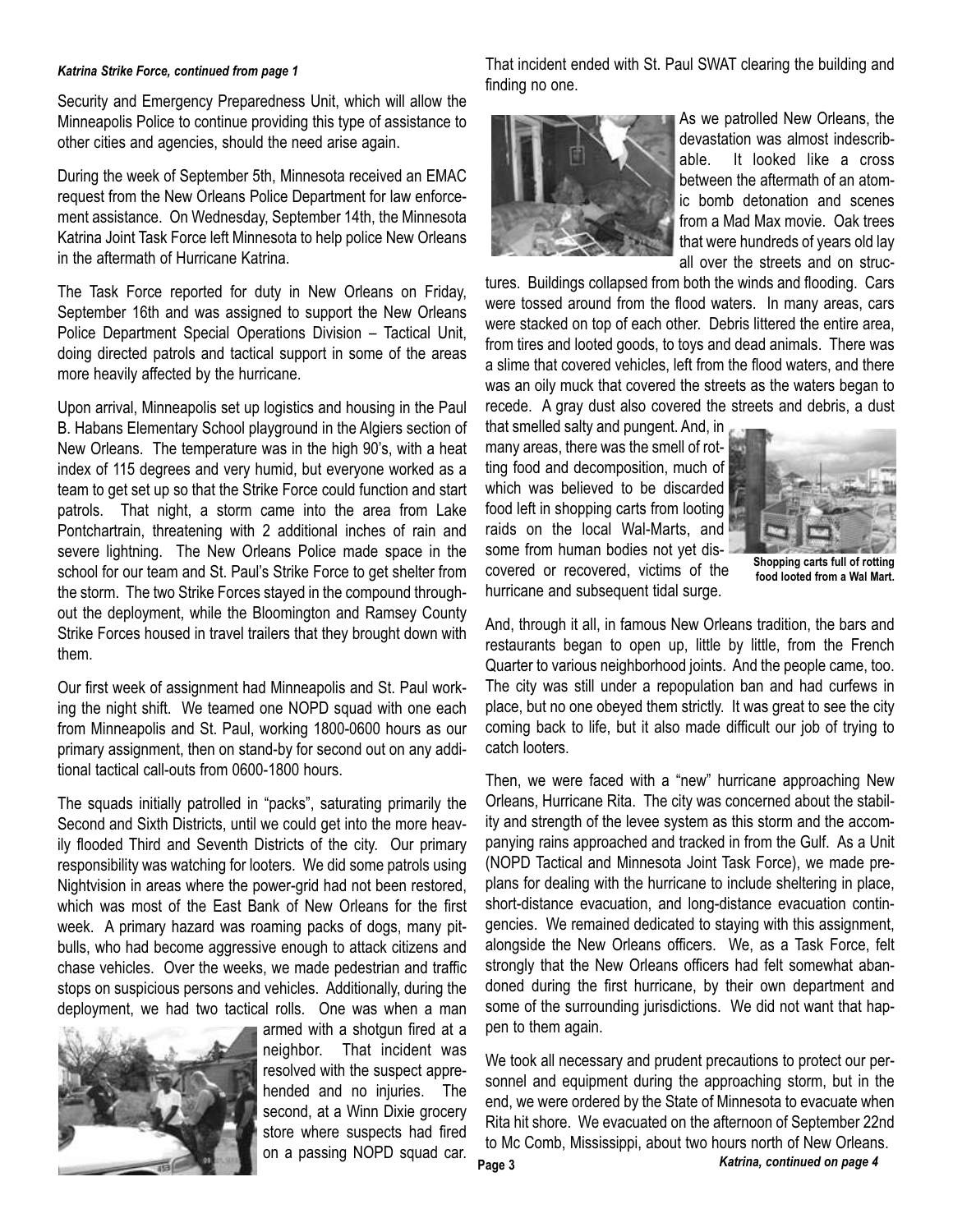#### *Katrina, continued from page 3*

We were put up in a middle school gymnasium for a day or so, until it was safe to return to New Orleans.

We returned to New Orleans on the morning of September 24th, and resumed patrolling New Orleans. During that time, we continued to work primarily in the Uptown and Garden Districts of New Orleans, as well as the Lakefront area. We checked persons returning to the neighborhoods, to verify that they were from those neighborhoods. We also checked several alarm calls and cleared several unsecured businesses and dwellings. Overall, the Joint Task Force made several good arrests for looting and recovered several assault rifles.

One of the biggest parts of the job, though, was making "humanitarian" visits to elderly residents who remained during both storms. We made several food and water "drops" to residents that we

encountered who could not really care for themselves. One elderly female eventually had to be removed from her apartment (see photo) on a health and welfare order placed by us and the New Orleans Emergency Medical Service.



We also went to the homes of New Orleans Police Officers who lost everything during the storms and tried to help them recover



some, but mainly throw out the majority of their worldly possessions from their homes, many of which were total losses. The NOPD has a residency requirement. Approximately 90 percent of the Officers lived in the city; thus, 90 percent were made homeless from the storms. Imagine owning a

three bedroom home and being able to save enough property and keepsakes to only fill a single garbage bag. That was witnessed over and over again.

The other major task we had was simply being visible to the citizens of New Orleans and giving them a sense of "normalcy" in their lives and city, by seeing police officers patrolling their neighborhood and making them again feel safe. For that, our deeds did not go unnoticed or unrewarded. Many times a day, every day, we were greeted by citizens with friendly waves and the sincere

## **MARK YOUR CALENDERS…**

- November 8th, Election Day
- November 17th, General Membership Meeting, Federation Hall
- December 12th & 13th, Holiday Sale Downtown, City Hall, Room 132
- December 14th, Holiday Party, Ukranian Center



words, "Thank You". We were greeted in stores and restaurants and given hugs and kisses, many times through tears of pain and disbelief by victims of the storm. Knowing that our presence in their community was making them feel safe to return and begin the process

of rebuilding is indescribable to me, and I simply don't have a vocabulary adequate to describe what my eyes saw or what my heart felt every time I was told "Thank You" from these people, from all walks of life, all socio-economic groups, and all races.

The resilience of the NOPD and the people of Greater New Orleans is truly remarkable. For all of the "bad press" the New Orleans Police Department has received, there are hundreds of more stories of valor, dedication, and service that are untold, and



will probably remain for eternity known only to God and the hero involved. There are multiple accounts of NOPD officers manning their personal boats in the early hours of the hurricane to rescue people from the rising waters and rooftops. The NOPD Tactical Unit is credited with several hundred rescues alone, using two personal flatboats and a zodiac boat. Additionally, for all of the stories of desertion on the part of members of the NOPD, the actual numbers are lower than earlier reported. But the real story is the selfless acts of that majority who stayed and served, doing a totally dirty, nasty job.

And for us, this assignment was humbling, and this experience will not be forgotten by any member of this Strike Force. We have now walked in the most earthly version of the Valley of the Shadow of Death that anyone can imagine in the Western world. We have a new sense of priorities and have a new outlook on life and on personal luck. "It", whatever that may be to an individual, can ALWAYS be worse. We've seen, felt, heard, smelled and tasted "it" in Katrina.

We all return to Minneapolis changed and better people. Not simply better Officers, but better people and members of the human race. We are appreciative of this experience, and stand ready as a Department to do this again, wherever help is needed.

#### THE ROLL CALL *WANTS TO HEAR FROM YOU*

Your newsletter editors welcome your questions, comments and story ideas.\* Send an e-mail to: *rollcall@mpdfederation.com* \*Note: Because of space constraints, cor-

respondences may be edited for content.

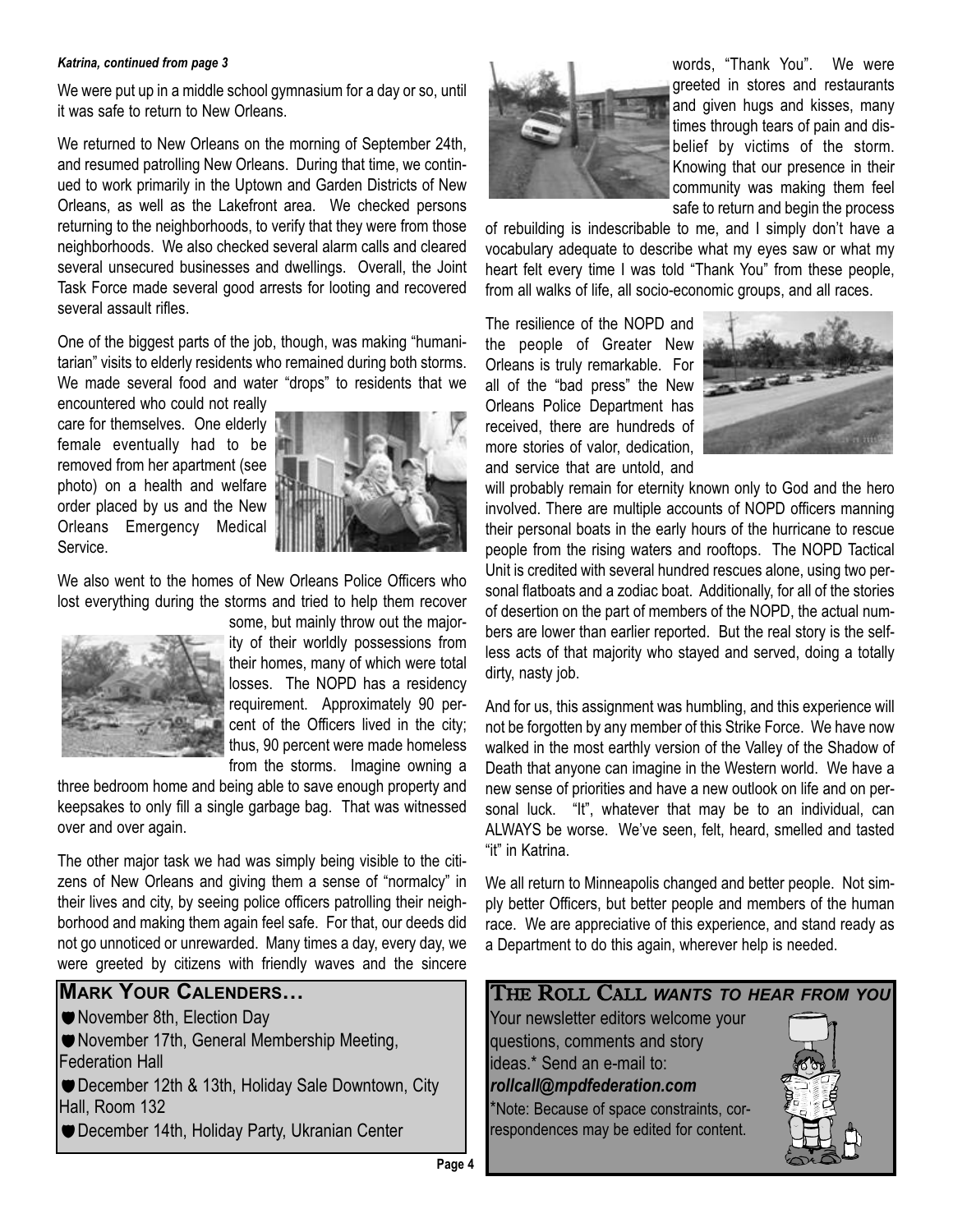## CHAPLAINS AVAILABLE 24/7

*By Rev. Jeff Stewart, PhD* The Minneapolis Police Chaplain Corps has been working with the men and women of the Minneapolis Police Department and the citizens of Minneapolis for the last thirty-four years. During that time the chaplain corps has undergone many transformations and changes except one, the presence and ministry of Chaplain Terry Hayes, who has been with the program since its inception.



**Fr. Terry Hayes and Rev. Jeff Stewart**

The Minneapolis Police Chaplain Corps is a non-profit organization within the Department that is overseen by a board of directors similar to the PAL. The main purpose of the Chaplain Corps is to assist members of the Minneapolis police Department and their families and work with victims of violent crime.

All Minneapolis Police Chaplains are licensed or ordained community clergy members who have undergone an extensive background check, a series of interviews with other chaplains and chaplain board members. All chaplains are required to complete 12-16 hours of basic chaplain training. The volunteer community chaplains, Chaplain 11's, are scheduled on call 24-7 and available to assist officers on calls where their assistance is requested by the officer. On call Chaplain 11's are available to assist officers on Death notifications, DOA calls, SIDS calls, suicide calls, and/or any calls where the officer believes a chaplain is able to assist them in working with victim/survivor individuals and/or families.

Department chaplains are also available 24-7, to provide practical and spiritual counseling and consultation to police officers and their families in personal, marital, family, job-related and other problems as requested. The Minneapolis Police Chaplain Corps has a confidentially policy that does not allow the chaplain to reveal who the chaplain is meeting with or any information shared with the chaplain by any officer who comes to them for spiritual aid, advice, support, or counseling. That information is considered privileged. It cannot and will not be revealed without the individual's consent. However, it must be remembered that chaplains, like officers, are mandated reporters.

If an officer is placed on administrative leave, one of the department chaplains will try to make contact with the officer. This is to let the officer know that someone cares and provide the officer with someone that they can talk with during the leave period. This is an optional service offered by the chaplains that officers are NOT required to utilize. Because of the confidentially policy chaplains are not able to reveal any information shared during those contacts.

The Minneapolis Police Chaplain Corps also works with the Police Assistance Program (PAP) as a resource to that program. Chaplains who have been trained in critical incident stress management and as critical incident diffusers/debriefers will work with the PAP as needed. As part of a response to a critical incident a department chaplain will make a follow up contact with an officer and their family. A pastoral phone call will be made to provide support and encouragement and to let them know someone cares about their needs. The chaplain will ask if the officer or family member wishes for the chaplain to make a home visit. That service is also available at the request of the officer or family.

| 612.290.0495 |
|--------------|
| 612.490.2946 |
| 612.490.3128 |
| 612.673.3421 |
|              |

### OUTSTANDING MPD STUDENT

#### *By Harvey Meyer* (Metropolitan State University)

An award-winning Minneapolis police sergeant was selected spring 2005 outstanding student in Metropolitan State University's School of Law Enforcement and Criminal Justice. Bryan Schafer was one of about 700 students receiving bachelor's or master's degrees in Metropolitan State's commencement exercises at the Minneapolis Convention Center.

"I'm hoping that going to college and getting this (outstanding student award) will provide a role model for my children," said Schafer, who lives with his wife and two children in New Richmond, Wis. He served as the Robert, Wis. Part-time police chief from 1995-2002.

Schafer is a fifth precinct sergeant who oversees 10 patrol officers. His officers won the Minneapolis Police Department's unit of the year in 2003, largely because enterprising techniques significantly curtailed precinct crime. His unit combined with another to recently earn an out-

standing community service award from the Stevens Square neighborhood in south Minneapolis.

Previously, the 22-year law enforcement veteran worked as a technology-savvy Codefor officer. He used extensive computer modeling and other techniques to identify, analyze and forecast criminal activity in Minneapolis.



Before that, Schafer was a member of the fifth precinct's community response team,

patrolling, investigating and enforcing so-called "livability" crimes," including prostitution, narcotics trafficking, trespassing and disturbingthe-peace activities. He earlier worked on the police department's Drug Abuse Resistance Education (DARE), and traffic units and as a third precinct patrolman.

After graduating from Alexandria Technical Institute in 1984 with an associate of arts in law enforcement, Schafer was hired as a police officer in Rawlins, Wyo., followed by a position with the Laramie County (Wyoming) Sheriff's Department. He was an honors graduate for the Wyoming Police and Minneapolis Police Academy classes.

The Winona native attributes his law enforcement passion to devotion to community service. "Just about everyone I know said they got into police work to help people," he said. "But sometimes, after you've been doing this awhile, you can lose sight of that. But you should never lose your compassion for people; it's all about serving the community."

Schafer said a project he completed at Metropolitan State examined how the public's perception of law enforcement officers affected their performance; the findings are being considered for print in a law enforcement publication. He is also considering pursuing a graduate degree at Metropolitan State and hopes to teach part time eventually at the university.